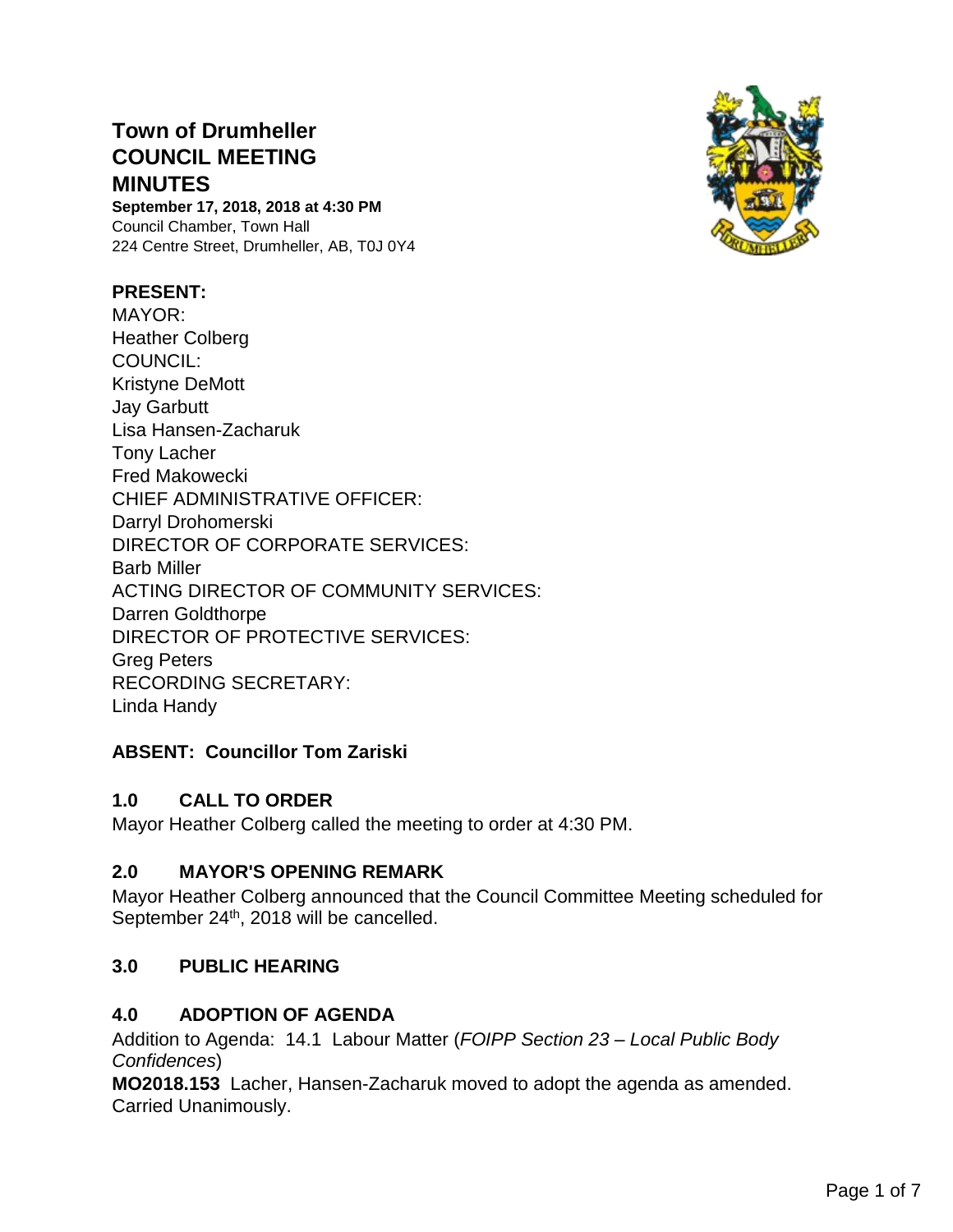## **5.0 MINUTES**

## **5.1. ADOPTION OF REGULAR COUNCIL MEETING MINUTES**

5.1.1 Regular Council Meeting Minutes of September 4, 2018

**MO2018.154** Hansen-Zacharuk, Makowecki moved to approve the Regular Council Meeting Minutes of September 4, 2018 as presented. Carried Unanimously.

#### **5.2. MINUTES OF MEETING PRESENTED FOR INFORMATION**

#### **5.3. BUSINESS ARISING FROM THE MINUTES**

#### **6.0 DELEGATIONS**

#### 6.1 Red Deer River Municipal Users Group (RDRMUG)

K. Ryder, Executive Director – RDRMUG provided background information on the formation of the Red Deer River Municipal Users Group. He explained that RDRMUG (MUGs) was created in 2005 with then Mayor of Drumheller, Paul Ainscough along with 36 member municipalities that border the Red Deer River Basin or receive their water supply from it, which encompasses approximately 300,000 people. The MUGs focus on bringing the municipal perspective forward on the supply, use, delivery and quality of water – all important for a sustainable economy. He further explained that municipalities have a key role in water management, land use planning, conservation and management of water systems. Over the past several years, MUGs has taken a proactive approach for lobbing on behalf of municipalities. He explained that in 2017, the MUGs undertook an extensive action plan to deal with water quality and source water quality protection entitled the *Source Water Quality Primer*. Further to this, MUGs created the *Toolkit for Protecting Source Water Quality in the Red Deer River Watershed* which outlines 21 threats to source water quality and 39 tools (actions to address the protection of source water quality). He stated that the MUGs have identified threats to water quality in the Red Deer River Basin such as drought, flood, fire, climate change, waste disposal, waste water treatment, sand and gravel operations, etc. and each individual member municipality is being asked to do the same by evaluating their own threats and proposed action. He further explained that the desired outcomes is for the toolkit to be used by municipalities so that Councils and Administration become more familiar with the importance of protecting source water and take action working with other municipalities, water users and activities to maximize the benefits of action. He explained that signing of the Watershed Charter is a commitment from each member municipality to protect source water quality in the Red Deer River. He explained that the Charter can be used as an educational tool that source water needs to be protected and serves as a lens to look at the actions being taken by municipalities on water protection.

Councillor J. Garbutt stated that he met with the CAO to review the threats and because the community is spending significant time on flood mitigation this would be Drumheller's #1 priority action item, with preliminary  $2<sup>nd</sup>$  and  $3<sup>rd</sup>$  action items being drought preparedness and the climate adaptation plan. He further stated that Drumheller can not meet the timeline for signing off on the Charter of October 1<sup>st</sup> as more time is required to review workload capacity issues for Administration. He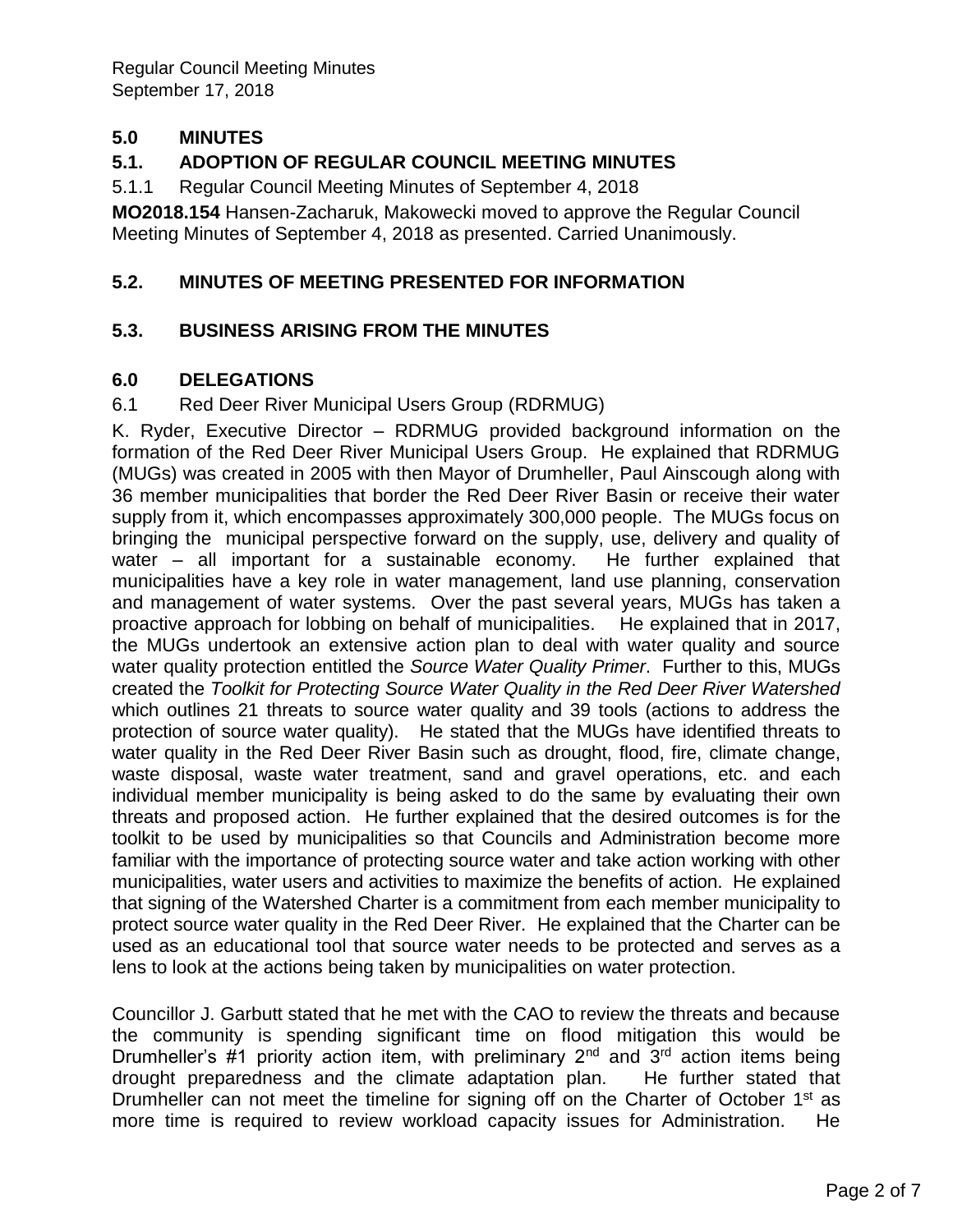explained that Council and Administration will have to take more time to review action plan timelines. K. Ryder stated that the Charter is not designed to create extra work and the date of October  $1<sup>st</sup>$  is not firm; this concern will be brought forward at the next RDRMUG meeting.

Council thanked Keith for his presentation.

6.2 Tourism Industry Business Retention and Expansion (TIBRE)

Bruce Tannas, Director – Business Development and Investment Attraction (Tourism) presented an overview on the TIBRE Results / Initiatives as follows:

- Global Tourism Industry Why tourism matters 10% GDP; 1 / 10 jobs; 1.4Trillion (US\$) in Exports; 7% of World's Exports and 30% of Services Exports;
- World Top Tourism Spenders China \$261B (US\$) and USA \$124B (US\$);
- Economic Impact of Tourism in Alberta (2015) \$8.1B in visitor spending, \$9.3B to Alberta's GDP; \$4.1B in federal/provincial/local tax revenue; 127,000 full time direct and indirect jobs and 19,000 tourism businesses;
- Census Division 5 (which includes Drumheller) saw 748,190 visitors in 2015 with spending of \$66,006,723;
- Local trading area is considered a 1.5 hr drive which includes Brooks, Calgary, Red Deer
- Royal Tyrrell Museum total visitors (2017) 489,250 (88.4% from Canada; 67.38% from Alberta with majority of visitors from Calgary and Edmonton);
- Local Statistics: World's Largest Dinosaur visitors (2017) 126,227 and the Visitor Information Centre (2017) 57,270; Atlas Coal Mine (2017) 25,251.

B. Tannas explained the purpose of the TIBRE (BRE) which is to assess the health and intentions of businesses, and identify issues and opportunities. He stated that there is a high potential for growth of tourism industry in Drumheller with 108 tourism businesses identified in our community (25% of total business licences); 70% of these businesses are considered mature industry with 10 or more years in operation. He further stated that 81% of the businesses were interviewed accounting for 87 business who employ a total of 600 people in high season with an average summer season payroll cost of \$126,467 and winter season payroll cost of \$116,370 - estimated \$15.7M annually on their payroll. He explained that the local TIBRE Project Committee comprised of representation from the Town of Drumheller, Drumheller Chamber of Commerce, Tourism Drumheller, Alberta Culture and Tourism and other economic development organizations recruited volunteers to ask tourism businesses questions pertaining to their business operations including retention issues and expansion opportunities. For reasons for not expanding, businesses sited the following: business is at capacity, inadequate financial return on investment, current economic climate, seasonality, increase of minimum wage and other. For responses on whether there was any consideration of moving, closing or selling results are as follows: moving 2%, closing 6% and selling 13% - 39% of the business owners said it was due to retiring. Last years performance compared to 2017 – most reported that sales and profits were up. Issue that needs to be addressed – finding good employees.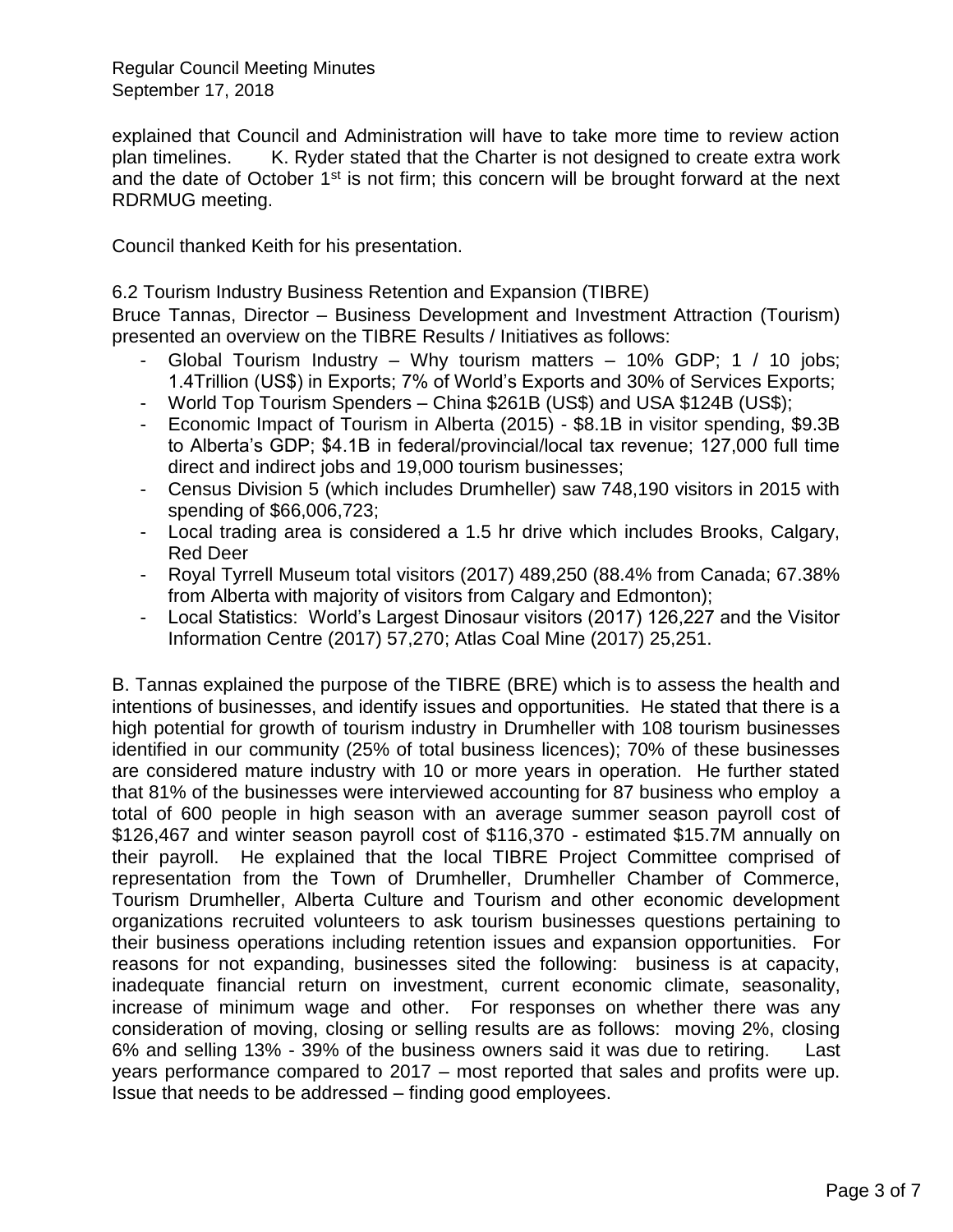B. Tannas presented the SWOT analysis. Strengths are as follows:

- Strong business community support for tourism;
- Royal Tyrrell, Atlas Coal Mine, Rosebud Theatre and "Big T-Rex Dinosaur represent strong anchor attractions;
- High visitation going to Drumheller and area with over 490,000 visitors per year;
- 49% of business had increase in visitors in 2017;
- High percentage of out of province / international visitors representing high value / high spend; and
- 51% of businesses had revenues increase in 2017.

Weaknesses are as follows:

- Hard to find, recruit and retain quality staff;
- 31% of businesses had revenues decrease in 2017;
- 5 businesses considering closing in 2018; and
- The majority of visitation traffic is to the Royal Tyrrell Museum but is not circulating to other locations / attractions within the Drumheller area.

Opportunities are as follows:

- Businesses willing to work with Town and Travel Drumheller on promotional pieces;
- Conversion of Royal Tyrrell visitors to spend time and money in other Drumheller area attractions, F & B, and retail;
- Increase the quality of employees through customer service training;
- 59% of businesses expected an increase in revenue in 2018;
- 44% of businesses considering expansion in 2018/19; and
- Businesses indicated a slight increase in jobs in 2018.

Threats are as follows:

- Economic downturn;
- Rise in minimum wage / higher costs and taxes;
- Mature industry represents potential businesses looking to retire / sell;
- Weak attendance at attractions such as the Royal Tyrrell or the Rosebud theatre; and
- Lack of staff resulting in businesses not being able to adequately service current customers or able to expand.

In response to a question from Council, B. Tannas recommended that the interview be carried out every few years as Julia Fielding now has the toolkit to repeat the process whenever the need. He further explained that by repeating the process, Council is able to see what actions were taken from the results presented today. He stated that any business requiring coaching or mentoring, there is a link on the culture and tourism website under entrepreneur programs as well as some new programs that will get launched this year.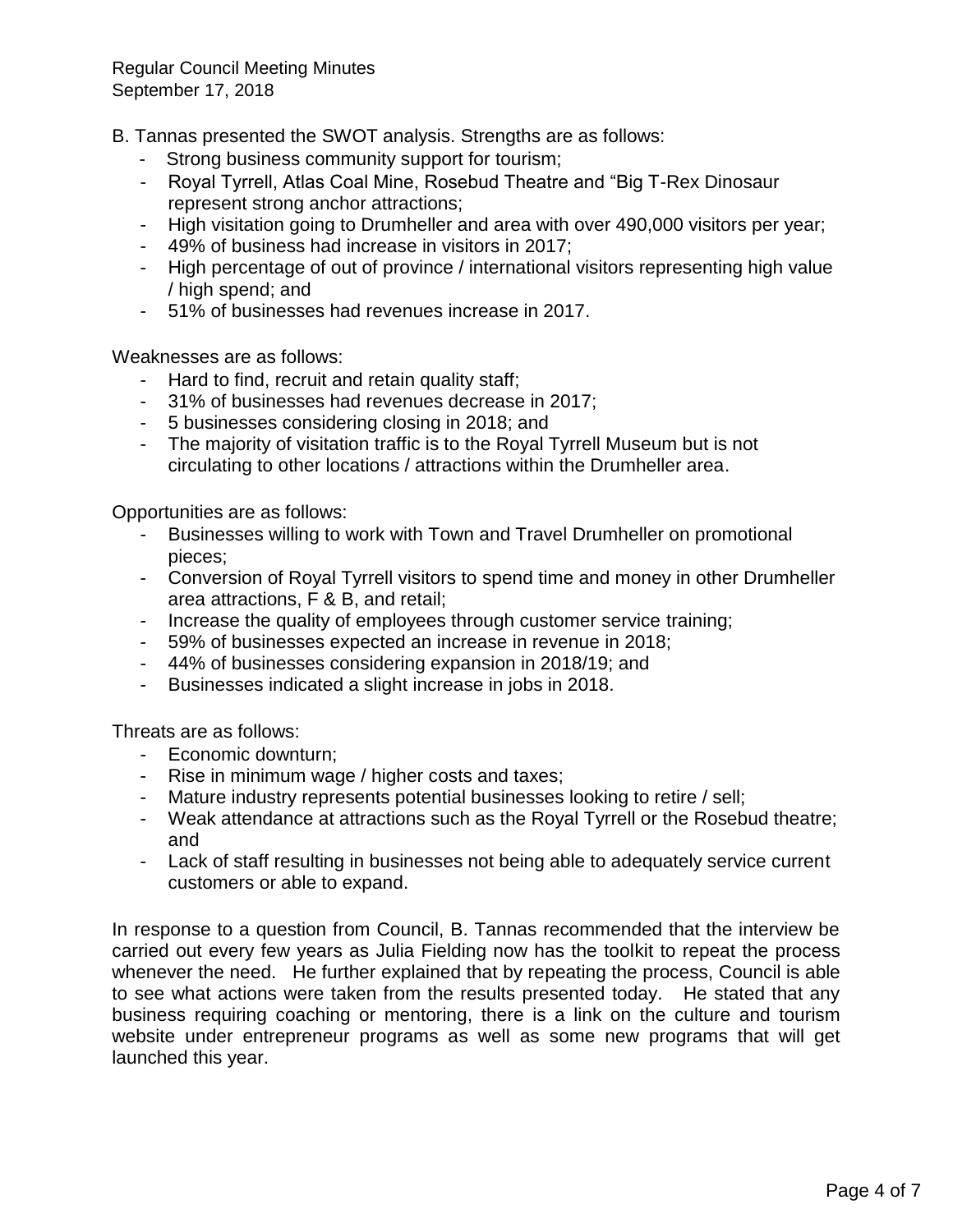In conclusion B. Tannas explained that the Town should consider hosting a facilitated session with businesses and political leaders with a suggested topic of discussion being the need to diversify by offering shoulder season activities.

Council thanked Bruce for his presentation.

#### 6.3 Drumheller Public Library Board

Vanessa Page, Chair – Drumheller Public Library Board and Emily Hollingshead, Librarian provided an overview of their current operations and business plan for 2019 as follows:

- In 2017, the Library ran 383 programs serving 3023 children, youth and adults;
- Core services have seen increased use this year, with circulation of physical materials up by 19.5%, circulation of digital resources up over 35%, and the number of public computer users up by nearly 36%;
- The new One-on-One Tech Tutoring service has a growing popularity;
- Free library cards were provided from July 2017 and June 2018 with 950 new registered card holders;
- Expanded story time programs at both Bedrock Playschool and Little Explorers daycare as well as Kindergarten and pre-Kindergarten library tours; Library staff also go to the schools and talk about summer programming;
- New and enhanced partnerships are being formed such as with FCSS, Camp BCF, Community Futures, the Drumheller Early Childhood Development Coalition and Family Fun;
- The Western GM Gallery is an increasingly popular venue for artists, art lovers and creative events;
- The Library offers a richer and growing selection of informational programming for adults, including travel, arts and crafts, gardening and financial literacy topics;
- Plan of Service for 2019 2023; in 2023 the Drumheller Public Library turns 100. They propose three themes for change: space, community and information. The Library will reconfigure their space to create a larger youth space, additional programming and quiet spaces for patrons at very little cost; adjusting employees' schedules to accommodate increased programs, increase library involvement in community events; increase practical, information-based programming such as life-skills and civic engagement focused events.
- 2019 Budget Request from Town is \$197,000 (a 10% increase from current numbers); projected revenue streams include asking the Counties to contribute some dollars as well as the schools, actively building a reserve fund, proposing a slight increase in wages, and increasing evening hours on Monday and Fridays.

In response to a questions from Council, V. Page and E. Hollingstead explained that the loss revenue from free library cards is \$10,000, increased revenue from the Counties is expected to be positive as their residents are using our library services and the majority of the ask for an increase (\$23,000) results from a proposed increase for staff wages. Councillor J. Garbutt asked Administration to research whether the Library can piggy back on the Town's benefit program. He expressed concern that there is no increase for staff wages for 2020 and 2021 and he stated that as a minimum, a cost of living increase should be included for staff for those years. Councillor J. Garbutt asked if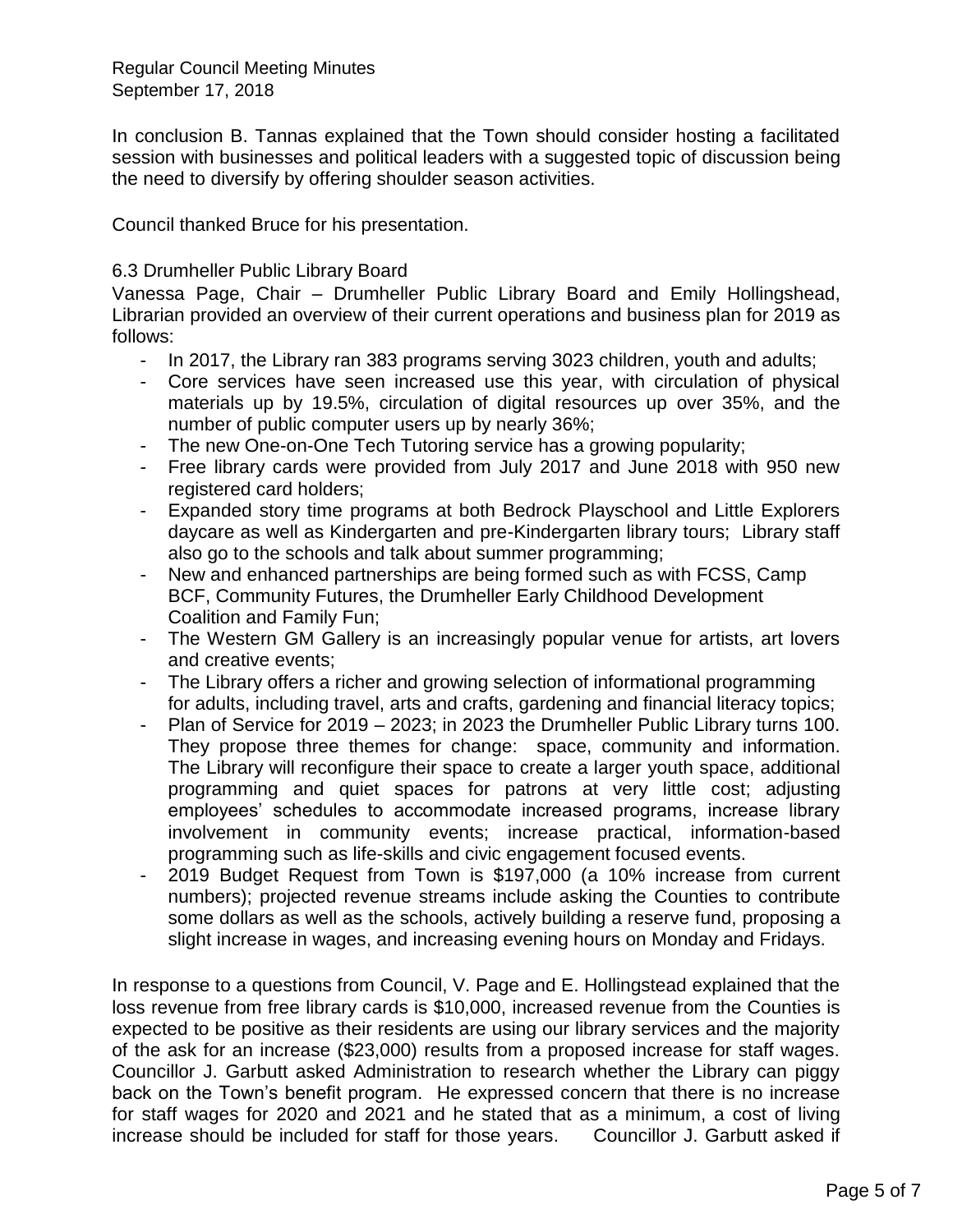Administration will look for alternative office space for Rose Poulson – Seniors Coordinator. CAO D. Drohomerski stated that if Rose were to be moved from the Library, it is proposed that her office would still be located within the BCF.

Mayor Colberg commented Councillor K. DeMott for her involvement and contributions to the Library.

Council thanked Vanessa and Emily for their presentation.

#### **7.0 COMMITTEE OF THE WHOLE RECOMMENDATIONS**

- **8.0 REQUEST FOR DECISION REPORTS**
- **8.1. CAO**
- **8.2. DIRECTOR OF INFRASTRUCTURE SERVICES**

## **8.3 DIRECTOR OF CORPORATE SERVICES**

8.3.1 RFD – Tax Arrears Write-Off – Roll No.'s 01044404 and 01045707

B. Miller advised that Administration is seeking a motion of Council to authorize the write off of the balance of the tax arrears owing on Roll No.'s 01044403 and 01045707 (formerly known as the Elk's properties)

**MO2018.155** Hansen-Zacharuk, Makowecki moved that Council authorize the write-off of the tax arrears balance on Roll No. 01045707 in the amount of \$65,149.55 and Roll No. 0104403 in the amount of \$5,226.22. Carried unanimously.

- 8.4 DIRECTOR OF COMMUNITY SERVICES
- 8.5 DIRECTOR OF PROTECTIVE SERVICES

#### **9.0 PRESENTATION OF QUARTERLY REPORTS BY ADMINISTRATION**

- **10.0 PUBLIC HEARING DECISIONS**
- **11.0 UNFINISHED BUSINESS**
- **12.0 NOTICE OF MOTION**
- **13.0 COUNCILLOR REPORTS**